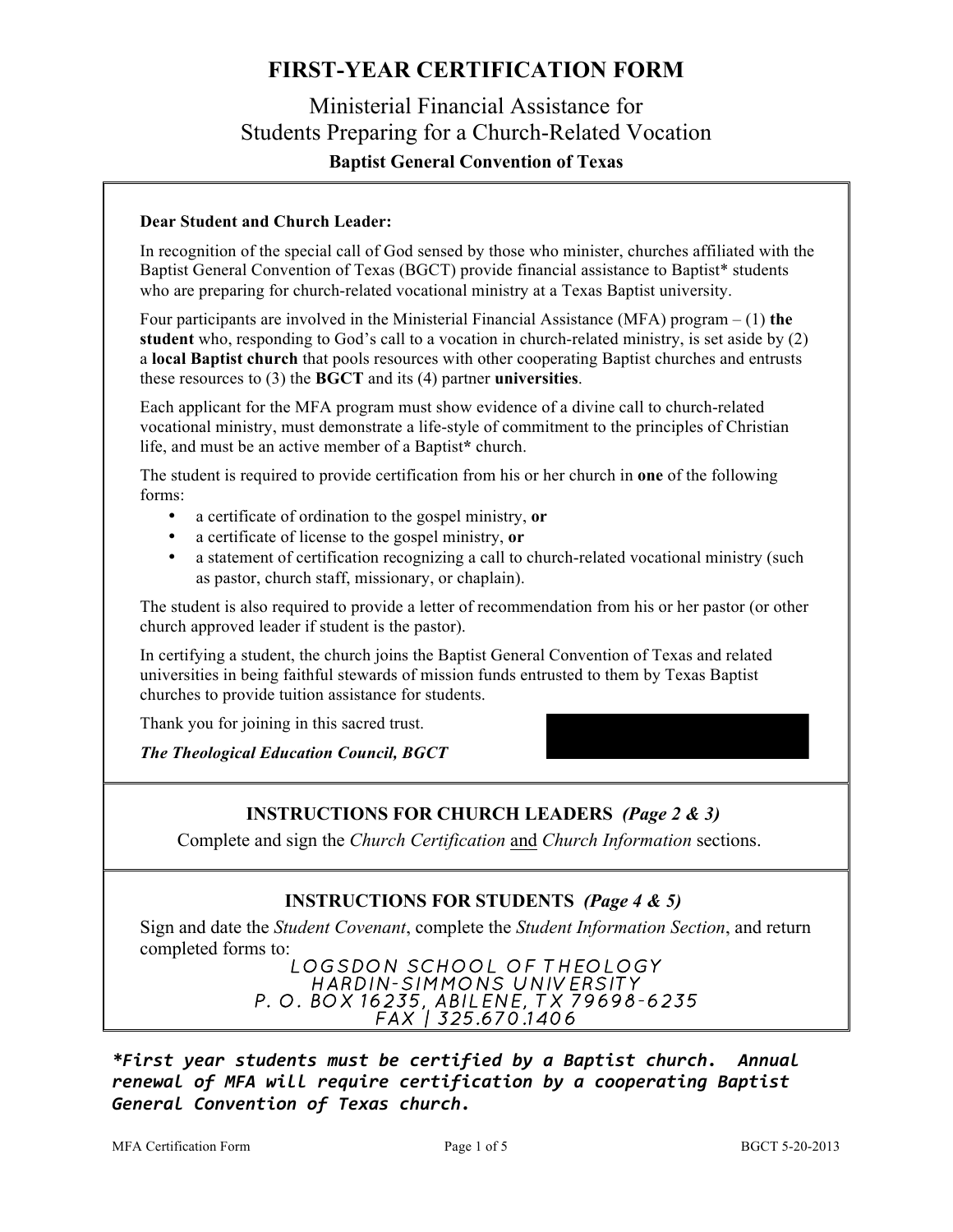## Ministerial Financial Assistance for Students Preparing for a Church-Related Vocation **Baptist General Convention of Texas**

| LEADER               | <b>CHURCH CERTIFICATION SECTION</b><br>(Check $\checkmark$ and complete the appropriate sections below)                                                                                       |
|----------------------|-----------------------------------------------------------------------------------------------------------------------------------------------------------------------------------------------|
|                      | <b>Statement of Certification:</b>                                                                                                                                                            |
|                      | If the church has not ordained or licensed this student, the following statement must be<br>affirmed by the congregation.                                                                     |
| CHURCH               |                                                                                                                                                                                               |
|                      |                                                                                                                                                                                               |
|                      | is an active member of our church<br>٠                                                                                                                                                        |
|                      | has shown evidence of a divine call to church-related vocational ministry<br>٠                                                                                                                |
|                      | has shown sincere commitment to a career in church-related ministry<br>٠                                                                                                                      |
| <b>OR</b>            | has demonstrated a Christian life-style<br>٠                                                                                                                                                  |
|                      | is the kind of person our church would be comfortable recommending as a<br>٠                                                                                                                  |
|                      | minister to serve in a church-related vocational position                                                                                                                                     |
| PASTOR               | This congregation affirmed this student's involvement in our church as noted on page 5 of the<br>form. This congregational certification has been acted upon by:                              |
| $\tilde{\mathbf{q}}$ | (check all that apply)                                                                                                                                                                        |
|                      |                                                                                                                                                                                               |
| completed            | Ordination of student on (date)                                                                                                                                                               |
|                      |                                                                                                                                                                                               |
|                      | Licensing of student on $\frac{1}{(date)}$ .                                                                                                                                                  |
|                      |                                                                                                                                                                                               |
|                      | Adoption of statement of certification above by congregation on                                                                                                                               |
| ہ<br>ط               |                                                                                                                                                                                               |
| $\bullet$            | (data)                                                                                                                                                                                        |
|                      | Adoption of statement of certification above by others (specify below)                                                                                                                        |
|                      | representing the congregation on<br>$\overline{(date)}$                                                                                                                                       |
|                      | Representing the congregation:                                                                                                                                                                |
|                      |                                                                                                                                                                                               |
|                      | Church Committee                                                                                                                                                                              |
|                      | Deacons                                                                                                                                                                                       |
|                      | Elders or other governing board                                                                                                                                                               |
|                      | Council of church staff members                                                                                                                                                               |
|                      | Other (please describe):                                                                                                                                                                      |
|                      |                                                                                                                                                                                               |
|                      |                                                                                                                                                                                               |
|                      |                                                                                                                                                                                               |
|                      | I have talked with this student to discuss (1) the student's sense of call to church-related<br>vocational ministry and (2) ways that the student might be involved in service at our church. |
|                      |                                                                                                                                                                                               |
|                      | MFA Certification Form<br>Page 2 of 5<br>BGCT 5-20-2013                                                                                                                                       |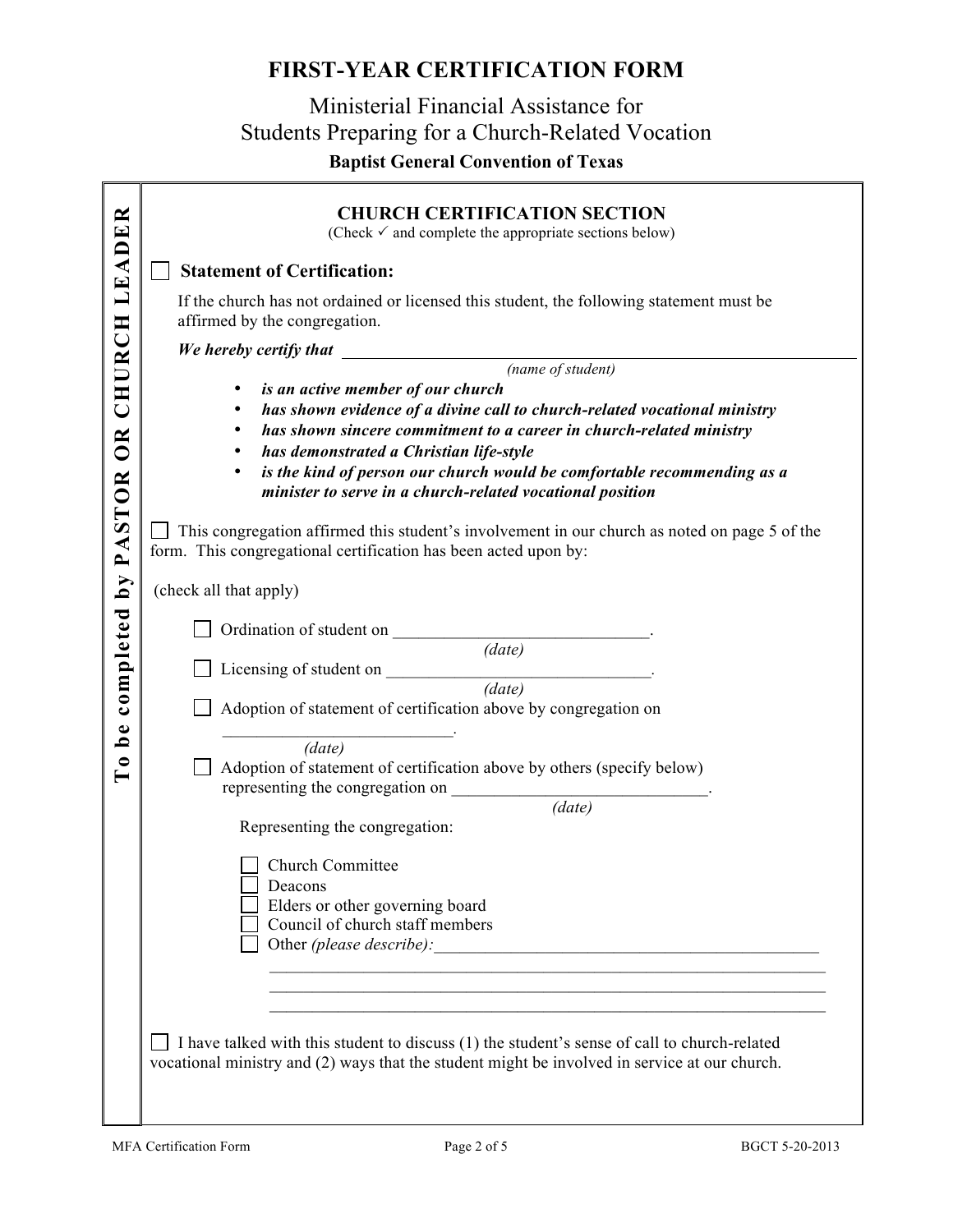## Ministerial Financial Assistance for Students Preparing for a Church-Related Vocation **Baptist General Convention of Texas**

|                                                                                                                                                                                                                                | Telephone Number                                                                                                      |
|--------------------------------------------------------------------------------------------------------------------------------------------------------------------------------------------------------------------------------|-----------------------------------------------------------------------------------------------------------------------|
|                                                                                                                                                                                                                                |                                                                                                                       |
|                                                                                                                                                                                                                                |                                                                                                                       |
|                                                                                                                                                                                                                                | <u> 1989 - Johann Stoff, deutscher Stoff, der Stoff, der Stoff, der Stoff, der Stoff, der Stoff, der Stoff, der S</u> |
|                                                                                                                                                                                                                                | <b>CHURCH INFORMATION SECTION</b>                                                                                     |
|                                                                                                                                                                                                                                |                                                                                                                       |
|                                                                                                                                                                                                                                | <b>Church Name and Address</b>                                                                                        |
| Name of Church:                                                                                                                                                                                                                |                                                                                                                       |
| Mailing Address: Mailing Address: Mailing Address: Mailing Address: Mailing Address: Mailing Address: Mailing Address: Mailing Address: Mailing Address: Mailing Address: Mailing Address: Mailing Address: Mailing Address: M |                                                                                                                       |
|                                                                                                                                                                                                                                |                                                                                                                       |
|                                                                                                                                                                                                                                |                                                                                                                       |
|                                                                                                                                                                                                                                | <b>Denominational Affiliations</b>                                                                                    |
|                                                                                                                                                                                                                                |                                                                                                                       |
|                                                                                                                                                                                                                                |                                                                                                                       |
|                                                                                                                                                                                                                                |                                                                                                                       |
|                                                                                                                                                                                                                                |                                                                                                                       |
|                                                                                                                                                                                                                                |                                                                                                                       |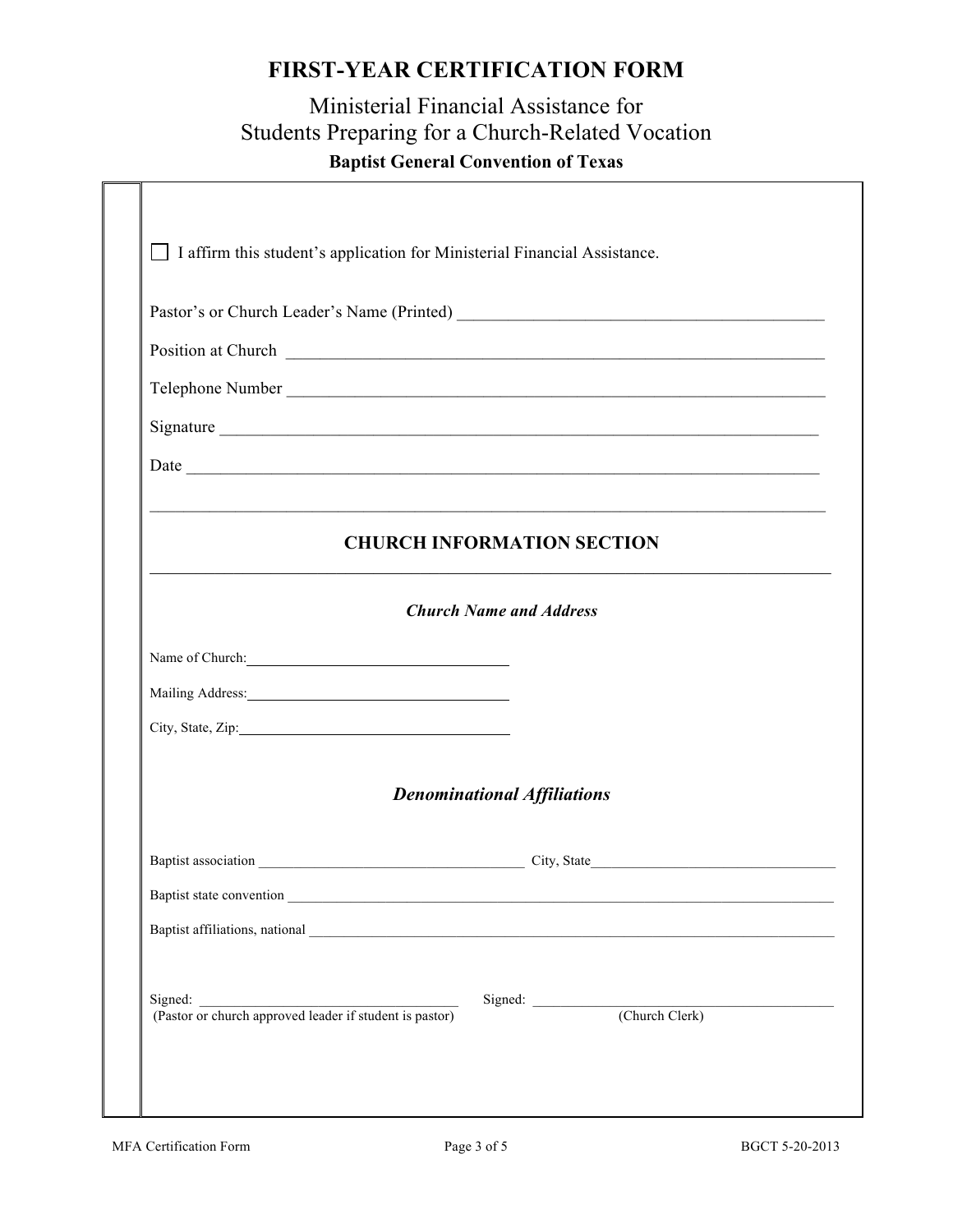## Ministerial Financial Assistance for Students Preparing for a Church-Related Vocation **Baptist General Convention of Texas**

#### **STUDENT COVENANT**

Whereas *Texas Baptist* churches have committed their cooperative missions funds to providing financial assistance to men and women who are preparing for ministry vocations in the church and,

Whereas *Texas Baptist* universities have committed to providing theological education that prepares students for vocations in church-related ministries and,

Whereas I have sensed the call of God in my life to prepare for a vocation in a church-related ministry (such as pastor, church staff, missionary, chaplain);

I hereby enter into a covenant relationship with the churches of the *Baptist General Convention of Texas* to honor the sacred trust they have placed in me through their financial support and,

**EXERCTIVE STRANS STEADS**<br>
Whereas *Texas Baptist* churches have committed their cooperative missions funds<br>
to providing financial assistance to men and women who are preparing for ministry<br>
vertices *Texas Baptist* unit Should I come to a point in my understanding of God's will for my life that I no longer sense a call to a church-related vocation, I will immediately inform university officials and no longer accept this financial assistance provided by the churches of the Baptist General Convention of Texas.

(Student Signature) (Date)

#### **STUDENT INFORMATION SECTION**

Name of Student:

| <b>Permanent Address:</b> |  |  |
|---------------------------|--|--|

E-Mail: \_\_\_\_\_\_\_\_\_\_\_\_\_\_\_\_\_\_\_\_\_\_\_\_\_\_\_\_\_\_\_\_\_\_\_\_\_\_\_\_\_\_\_\_\_\_\_\_\_\_\_\_\_\_\_\_\_\_\_\_\_\_\_\_\_

Name of School: \_\_\_\_\_\_\_\_\_\_\_\_\_\_\_\_\_\_\_\_\_\_\_\_\_\_\_\_\_\_\_\_\_\_\_\_\_\_\_\_\_\_\_\_\_\_\_\_\_\_\_\_\_\_\_\_\_

Name of Church:

Church Address: \_\_\_\_\_\_\_\_\_\_\_\_\_\_\_\_\_\_\_\_\_\_\_\_\_\_\_\_\_\_\_\_\_\_\_\_\_\_\_\_\_\_\_\_\_\_\_\_\_\_\_\_\_\_\_\_\_\_